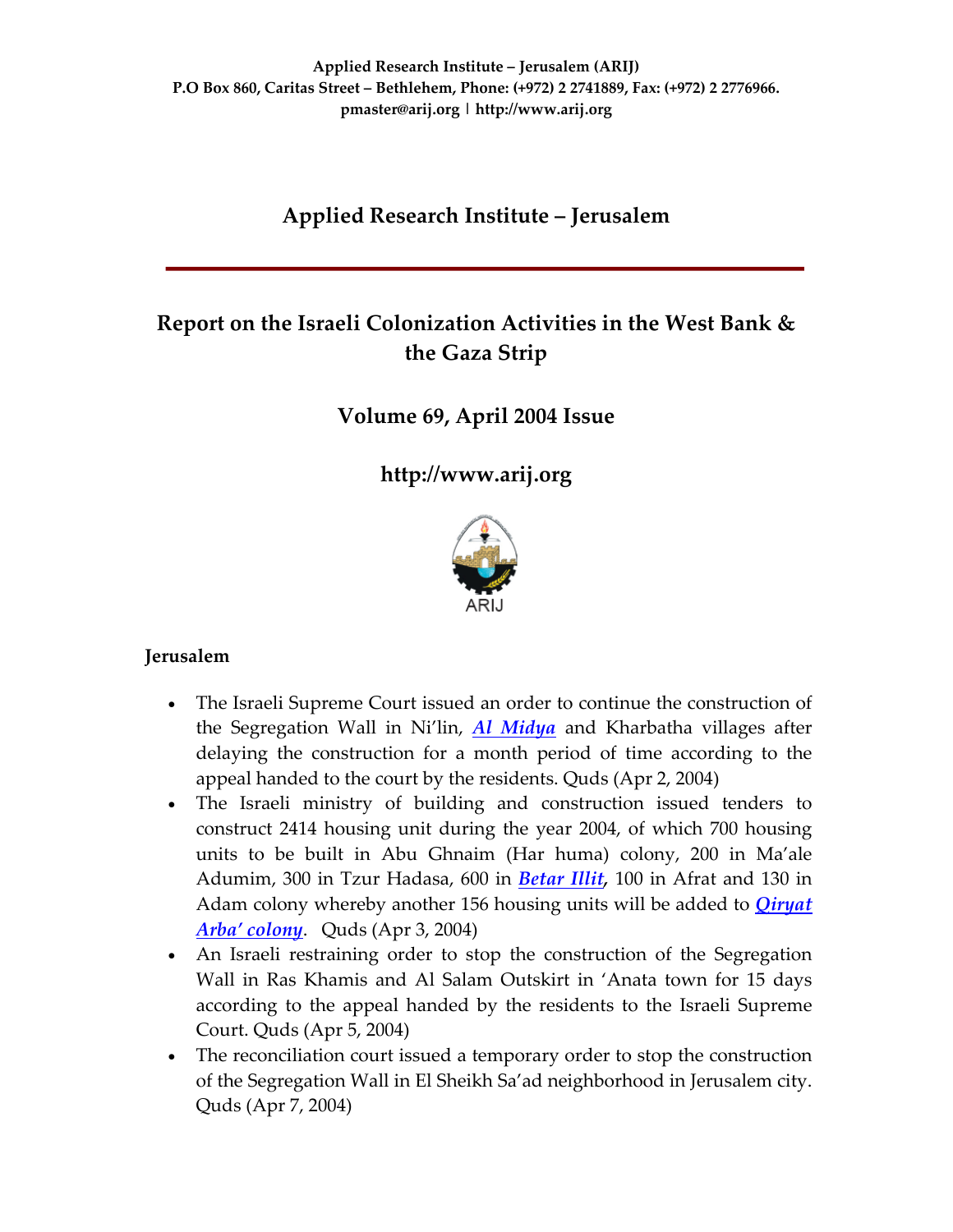- The IOF demolished three houses belonging to Nader Ibrahim 'Ilian, Hussein Zayada and Mahmoud Hamdan and a cement factory owned by Muhammad Nu'man in the village of 'Anata east Jerusalem. The demolition process led to the displacement of 30 dwellers. The occupying authorities also threatened to demolish other 12 houses to annex the land for the construction of the Segregation Wall, which would cut through the villageʹs lands. IPC+ Quds (Apr 22, 2004). *Read full [report](http://www.poica.org/editor/case_studies/view.php?recordID=351)*
- Jerusalem municipality charged resident Muhammad Hassan El Sayad from At Tur neighborhood in Jerusalem a penalty of NIS 180,000 under the pretext of not having building permits. Quds (Apr 23, 2004)
- The Israeli company for developing the Jewish neighborhood in Jerusalem is planning to confiscate properties and buildings located in the area of the Dung gate in the old city of Jerusalem according to an order issued in 1978 by the Israeli authorities**.** Quds (Apr 24, 2004)
- The reconciliation court issued an order that allows resident Fatma Maragha to take her building back after being confiscated by a group of Israeli colonists Silwan city. Quds (Apr 25, 2004)
- The Israeli ministry of Interior handed residents of El 'Isawiya, At Tur and Shu'fat [military](http://www.poica.org/editor/case_studies/view.php?recordID=332) orders to demolish their 24 houses under the pretext of not having building permits. It is worth mentioning that construction in theses areas is prohibited for they are considered as Green Areas. Quds (Apr 27, 2004)
- The "Atarat Kohanym" Jewish organization declared its ownership of 16 apartment houses in the old city of Jerusalem and area properties of Palestinian citizens. Quds (Apr 30, 2004)
- The Israeli Ministry of Defence assured its intention to build a stadium near the buildings of Al Quds University‐ Abu Dis in the western part of the Segregation Wall. Not forgetting to mention that the area is classified as area (B) and is under the Palestinian control according to Oslo II agreements. Quds (Apr 30, 2004)

# **Qalqiliya**

• The IOF demolished several numbers of agricultural Barracks west of *['Azoun](http://www.poica.org/editor/case_studies/view.php?recordID=241) Al 'Attma* in Qalqiliya district owned by 16 owners, all depending on them as their lone source of income. Wafa (Apr 26, 2004)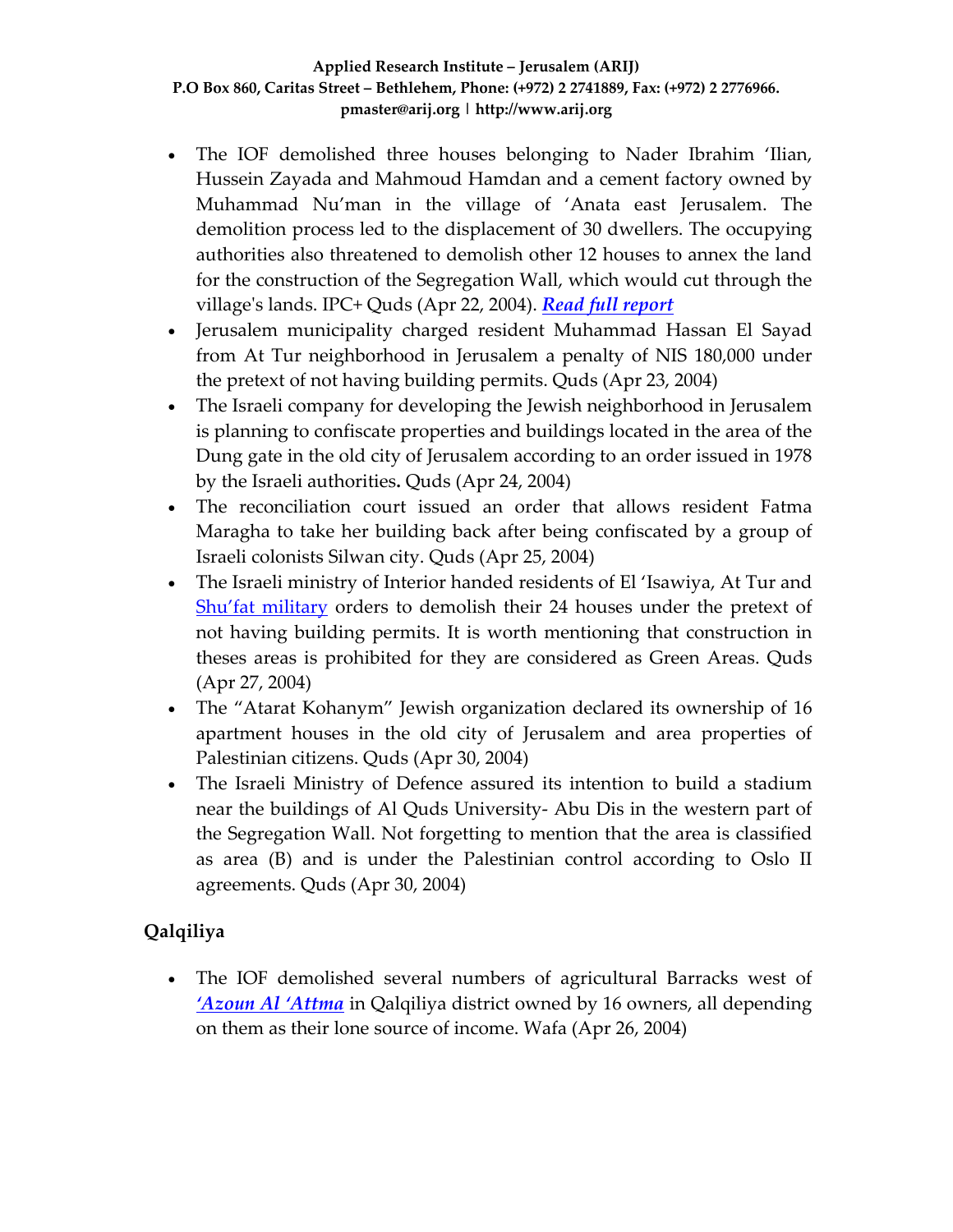### **Gaza**

- The IOF took over the house of 'Abed El Rahman Al Mazeni to the east of Abu El 'Ajen area and turned it into military barrack. Al Ayam (Apr 1, 2004)
- The Israeli bulldozers staged into Al Salam neighbourhood to the southeast of Rafah city and completely demolished 12 houses and partially damaged another 25, displacing 433 inhabitants. PCHRGAZA (Apr 2, 2004)
- The IOF handed resident Haidar El Zahar from Al Mughraqa area south of Gaza city military order to confiscate his 36 dunums of land to construct 560m length and 15m width Segregation Wall in the western side of Netzarim colony. It is worth mentioning that the IOF started erecting a new road leading to the aforementioned colony. Wafa (Apr 3, 2004). *Click to read full [article](http://www.poica.org/editor/case_studies/view.php?recordID=363)*
- The IOF supplied Gush Qatif colony to the north of Khan Yunis with more caravans. Wafa (Apr 4, 2004). Read related [articles](http://www.poica.org/editor/case_studies/view.php?recordID=620)
- The IOF dynamited the two‐storey house of Fathi and Rawhi Abu Ghali after planting it with heavy explosive devices in Al Salam neighbourhood, causing severe damages to the nearby houses. Quds (Apr 4, 2004). *[For](http://www.poica.org/editor/case_studies/view.php?recordID=339) more related [articles,](http://www.poica.org/editor/case_studies/view.php?recordID=339) click here.*
- The Israeli bulldozers staged 200m into Al Muntar area to the south of Gaza Strip and took over 32 dunums of agricultural lands owned by Al Qara family. Wafa (Apr 5, 2004)
- The Israeli bulldozers staged 2km east of Gaza airport and demolished 4 houses owned by Abu Shusha family. Wafa (Apr 6, 2004). *For [more](http://www.poica.org/editor/case_studies/view.php?recordID=339) related [articles,](http://www.poica.org/editor/case_studies/view.php?recordID=339) click here.*
- The IOF burned the three-storey house of Mustafa Abu El Kheir in Al Amal neighbourhood to the west of Khan Yunis city. Al Ayam (Apr 7, 2004)
- The Israeli bulldozers razed tens of dunums of land to the west of **[Kfar](http://www.poica.org/editor/case_studies/Kfar%20Darum.jpg)** [Darom](http://www.poica.org/editor/case_studies/Kfar%20Darum.jpg) colony. Quds (Apr 8, 2004)
- The Israeli bulldozers staged into 'Areba area in Rafah city and razed three dunums of agricultural land and a well which belong to Madi family; whereby, the IOF invaded Al Mahata area to the east of **[Deir](http://www.poica.org/editor/case_studies/view.php?recordID=387) El** [Balah](http://www.poica.org/editor/case_studies/view.php?recordID=387) city and took over the four‐storey house of Ahmad Hamdan El Luh turning it into military barracks. Quds (Apr 9, 2004)
- The IOF razed 60 dunums of agricultural land mostly cultivated with Palm, Citrus, Olive and Vegetables to erect a 1 km length and 30m width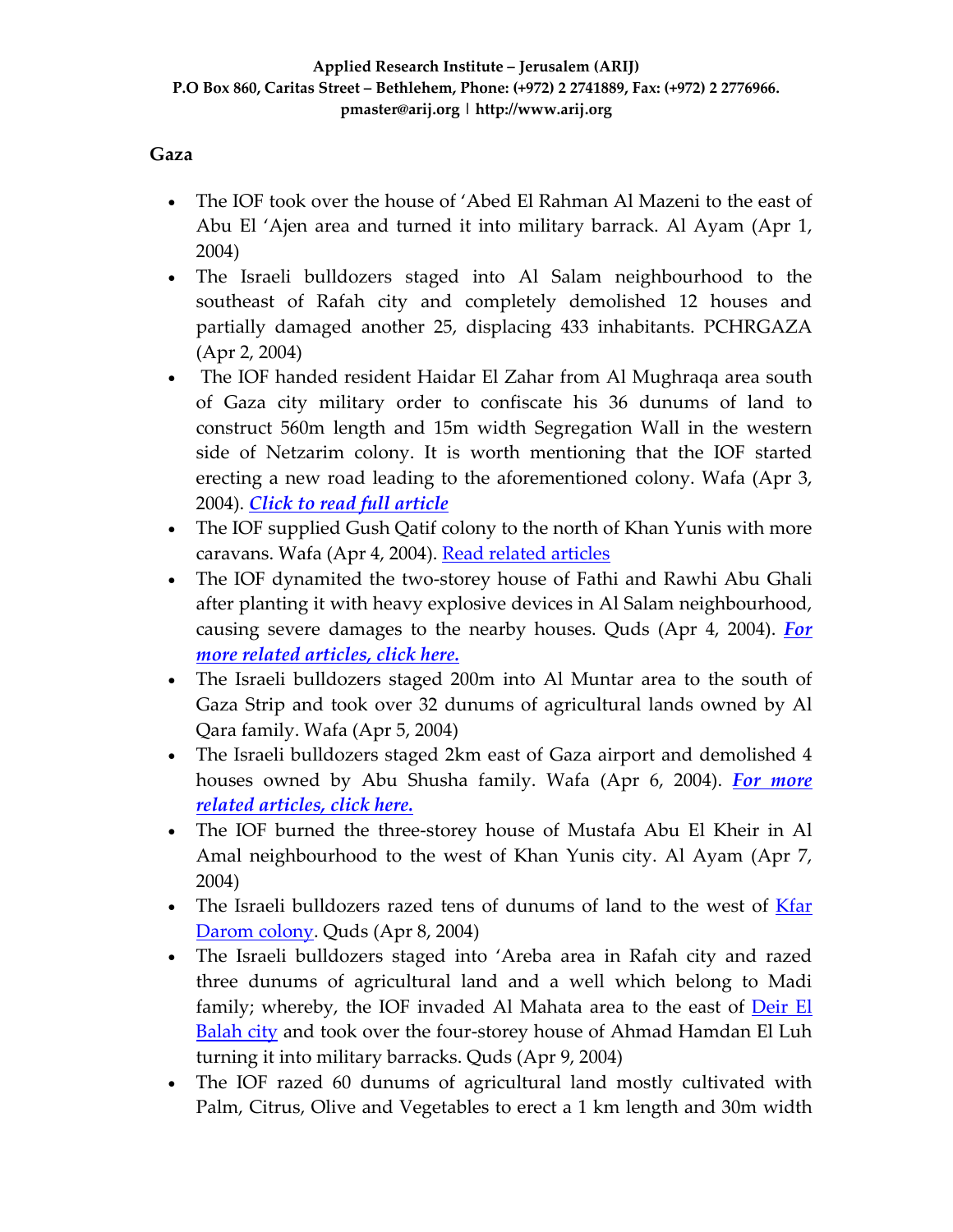military road that connects Tel Qatef colony with the Coastal area of Mawasi El Qarara area to the north of Khan Yunis. Lands belong to Iyad, Yousef, Mahmoud and Salameh El 'Abadleh. Wafa (Apr 13, 2004)

- The IOF demolished the house of Abu Khusa family in El Sheikh 'Ejlin area to the south of Gaza city. In addition, the Israeli bulldozers razed vast areas of lands cultivated with Potato and belong to Al Astal family in El Rabawat area. Al Ayam (Apr 13, 2004)
- The IOF demolished a three-storey building near Netzarim colony after forcing all dwellers to evacuate the house under the threat of weapons. Quds (Apr 14, 2004)
- The Israeli bulldozers staged into Block (J) and Al Sha'ut area in Rafah under heavy barrage of gunfire and demolished two houses which belong to Barhoum family and razed three others in the same area. Wafa+ Quds (Apr 15, 2004)
- The IOF staged into Rafah camp and completely demolished 35 houses and partially damaged 40 others. Quds (Apr 15, 2004)
- The IOF staged into Al Sha'ut camp under heavy barrage of gunfire and demolished an under construction house which belongs to Ziyad Al Mishal. Al Ayam (Apr 15, 2004)
- The IOF razed vast areas of lands east of Netzarim colony south of Gaza city to construct a new military base at Karni‐ Netzarim road and supplied the area with 10m height watch tower and barbed wires alongwith cement blocks. Al Ayam (Apr 15, 2004)
- The Israeli bulldozers razed 70 Olive and Almond trees south of Kesufem military base. Wafa (Apr 16, 2004)
- The IOF invaded Al Salam neighbourhood to the southeast of Rafah city and demolished the house of Salah El 'Ajrami, causing severe damages to the neighbouring houses. Quds (Apr 16, 2004)
- The IOF demolished the two-storey house of Mahmoud Abu Samra the director of the agricultural department in Deir El Balah city. Wafa (Apr 19, 2004). *Read related [articles](http://www.poica.org/editor/case_studies/view.php?recordID=387)*
- The Israeli bulldozers razed vast areas of agricultural lands cultivated with Wheat and owned by Abu Gayas family in Abu Safiya area to the east of Jabaliya camp. Wafa (Apr 19, 2004)
- The IOF partially demolished a Gas station to the east of Deir El [Balah](http://www.poica.org/editor/case_studies/view.php?recordID=387) city which belongs to 'Ekela family. Wafa (Apr 20, 2004)
- The IOF took over the ministry of education in Beit Lahia town to the north of Gaza Strip and turned it into a military barrack. In addition the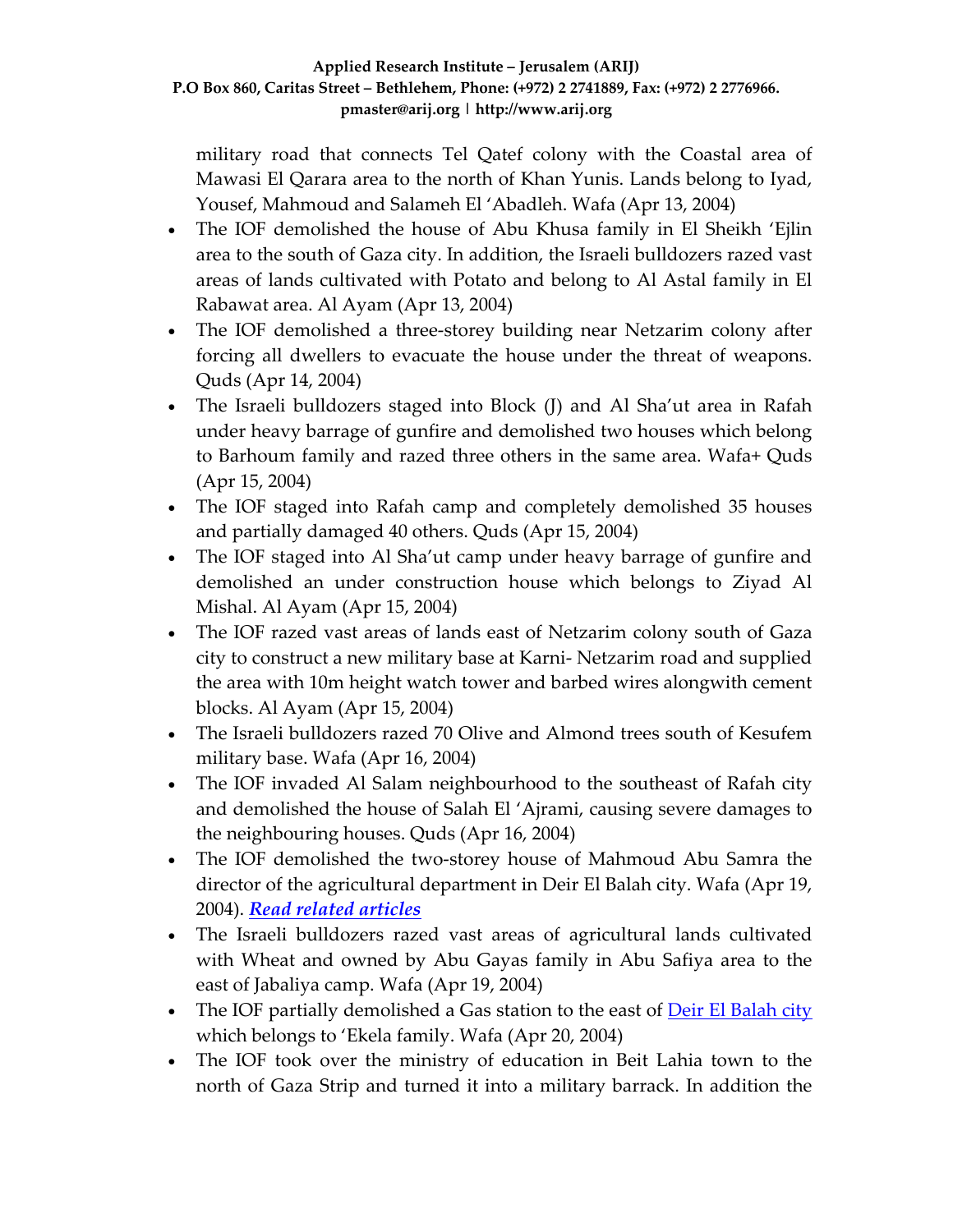IOF demolished the wall that surrounds the handicaps rehabilitation centre in the same area. Wafa (Apr 21, 2004)

- The Israeli bulldozers staged into Block (J) to the south of Rafah city and demolished several numbers of houses, of which the house of Fathi El Mugheir was known. Moreover, the IOF demolished a house after invading Al Barahima neighbourhood and Block (O). Wafa (Apr 22, 2004)
- The Israeli bulldozers and under heavy barrage of gunfire razed the twostorey house of Lutfi and Saleh Yassin El Khateeb east of *Deir El [Balah](http://www.poica.org/editor/case_studies/view.php?recordID=387) [city](http://www.poica.org/editor/case_studies/view.php?recordID=387)*, whereby 16 dunums of agricultural land were razed by the IOF in the same area and belong to Abu Samra, Abu Bashir and Abu 'Aref families. Wafa+ Al Ayam (Apr 23, 2004)
- The Israeli bulldozers staged into Al Barahima area south of Rafah city and completely demolished five houses owned by Barhoum family. In addition, the IOF demolished 15 houses in Block (O) camp, of which 13 were completely demolished. The Houses belong to: 'Abed El 'Al, Abu Tah, Radwan and El Hajal families; thus displacing 24 families. Moreover the Israeli bulldozers razed 50 dunums of agricultural land cultivated with Palm, Olive, Citrus and Guava in Al Baraka area to the southwest of Deir El [Balah](http://www.poica.org/editor/case_studies/view.php?recordID=387) city. Lands belong to: Abu Shamas and El Ryati families. Quds+ Al Ayam (Apr 23, 2004)
- The Israeli bulldozers staged into Al Salam neighbourhood and demolished three houses owned by El Sha'ir family. Wafa (Apr 25, 2004)
- The IOF razed vast areas of agricultural land cultivated with Vegetables in El Sater El Gharbi area to the west of Khan Yunis city. Lands belong to: El Agha, El Astal and Faris families. Wafa (Apr 25, 2004)
- The IOF invaded 300m southeast of *Khan [Yunis](http://www.poica.org/editor/case_studies/view.php?recordID=363) city* and uprooted 200 Olive trees which belong to Hussein 'Ashour. Quds (Apr 27, 2004).
- The IOF put fire in 8 dunums of lands cultivated with Wheat and Barley east of El Burij area in the middle of Gaza Strip which belong to Abu Khusa and Abu Mahdi families. Wafa + Al Ayam(Apr 27, 2004)
- The Israeli bulldozers staged into the east of El Burij area in the middle of Gaza Strip and razed 10 dunums of agricultural land which belong to Abu Shanab family. Wafa (Apr 29, 2004)
- The IOF demolished 20 houses in the western camp of *Khan [Yunis](http://www.poica.org/editor/case_studies/view.php?recordID=363)*, displacing 150 dwellers without giving them the chance to salvage any of their belongings. Houses belong to: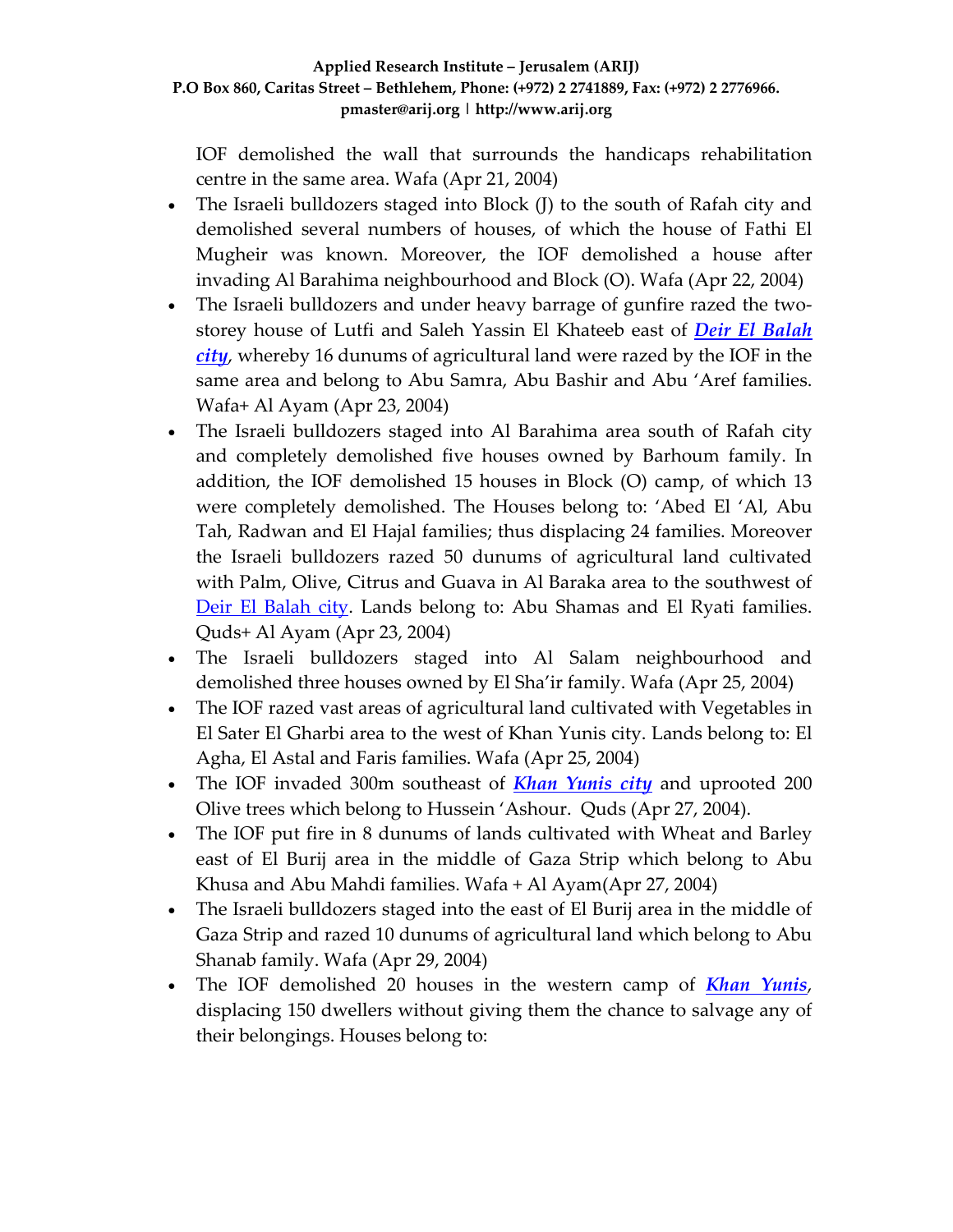| #              | Owners                     |
|----------------|----------------------------|
| 1              | Ghassan Fayez Hnaydek      |
| $\overline{2}$ | Muhammad Ahmad Abu Matroud |
| 3              | Tayseer Suleiman Abu Reziq |
| $\overline{4}$ | Ibrahim ahmad Hnaydek      |
| 5              | 'Ali Ahmad Hnaydek         |
| 6              | Salim 'Abed Allah Zerani   |
| 7              | Muhammad Ahmad Hnaydek     |
| 8              | Farhan Muhammad Shalula    |
| 9              | Ahmad Mahmoud Hneydek      |
| 10             | Nazmi Muhammad Hneydek     |
| 11             | 'Abed Allah Salim Zerani   |
| 12             | Hamada Mahmoud Shalula     |
| 13             | Yaser Muhammad Hneydek     |
| 14             | Fayez Ahmad Hneydek        |
| 15             | Hussam Ahmad Abu Matroud   |
| 16             | Fathi Muhammad Hneydek     |
| 17             | Sa'diya Muhammad Shalula   |
| 18             | Hussein Hasan Abu El Sa'ed |
| 19             | Mustafa Mahmoud Hneydek    |
| 20             | Kamal Kamal Abu Reziq      |

Wafa (Apr 30, 2004)

### **Bethlehem**

- One agricultural store was demolished in Khirbet Al Natouf in Al Walaja village to the northwest of Bethlehem district which belongs to 'Abed El Fatah Nimr Jabarin; at the same time, the IOF hindered the resident from accessing his 50 dunums land. Al Ayam (Apr 1, 2004)
- Colonists of Efrat uprooted tens of fruitful trees in Al Khadr village which belong to Mahmoud Judeh Sbeih and hindered the resident from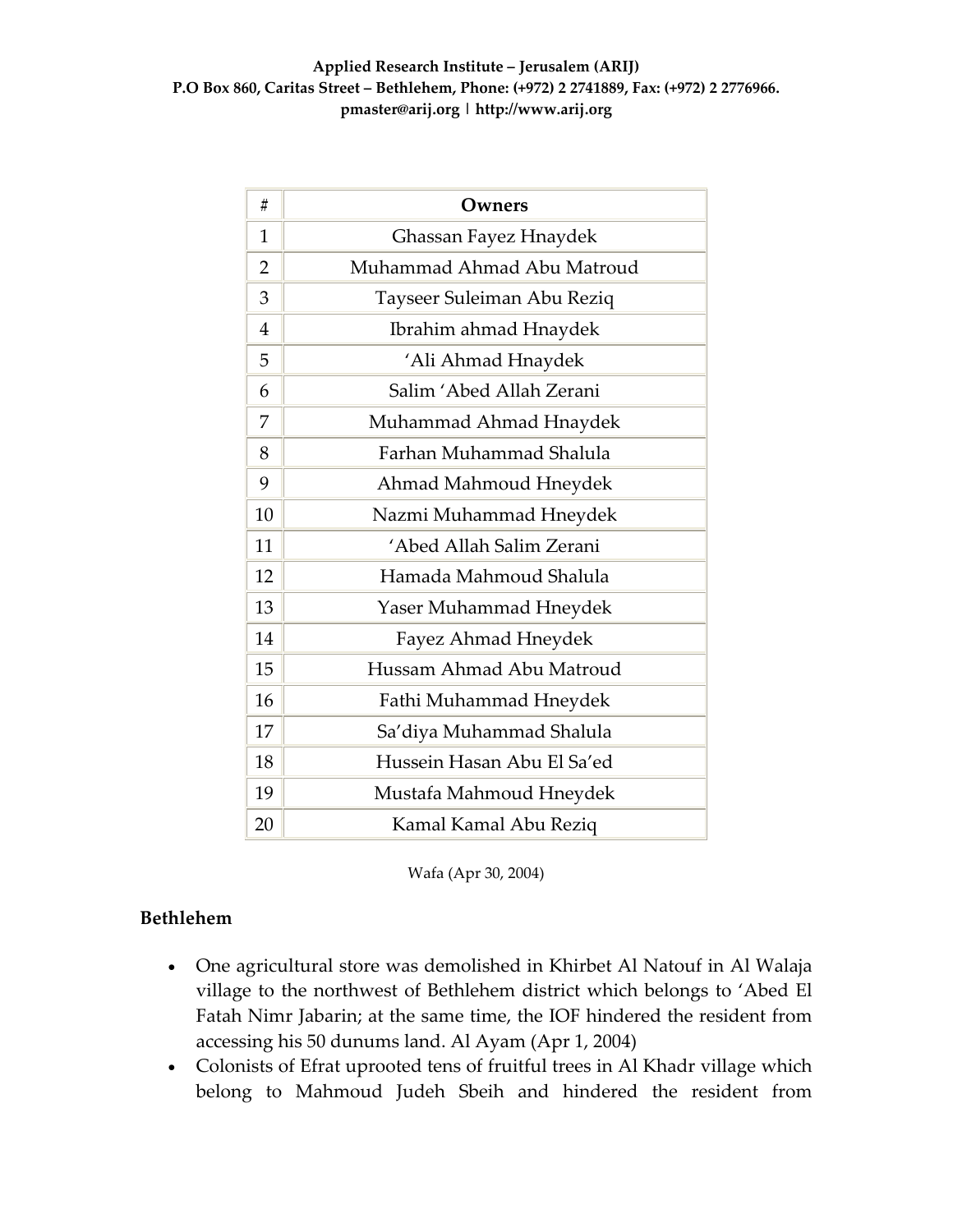accessing his land. Trees were cultivated in 4 dunums land. Quds (Apr 2, 2004)

- The IOF took over the two-storey house of Mahmoud Mahamreh in *Husan [village](http://www.poica.org/editor/case_studies/view.php?recordID=355)* to the west of Bethlehem and turned into a military watch point. Quds (Apr 7, 2004)
- The Israeli bulldozers razed 2350m of agricultural land in El Shurfa area to the east of Husan village west of [Bethlehem](http://www.poica.org/editor/case_studies/view.php?recordID=355) city to construct the Segregation Wall in the area. Lands are mostly cultivated with Grapes and Figs. Wafa (Apr 13, 2004)
- The IOF dynamited two houses which belong to Issa Muhammad El Batat and Muhammad Shaker 'Alan in El Jadawel area in Beit Jala city after planting them with heavy explosive devices, giving dwellers no enough time to salvage any of their belongings. Wafa (Apr 15, 2004)
- The Israeli chief commander Moshe Keplenski handed residents of Beit Jala city military order number 04/ 32/ T which states the seizure of 175.6 dunums of lands of Beit Jala and Al Walaja city for the construction of the Segregation Wall in that area. The wall will result in isolating Beit Jala city and its surroundings in addition to Al Walaja village into a closed ghetto. The following table shows the blocks that are going to be seized according to the military order: Quds+ ARIJ (Apr 21, 2004). *Read full [article](http://www.poica.org/editor/case_studies/view.php?recordID=368) 1 & [2](http://www.poica.org/editor/case_studies/view.php?recordID=357)*

|             |                | Location Block # Parcel name                      |  |  |
|-------------|----------------|---------------------------------------------------|--|--|
| Al Walaja 3 |                | Al Sarj, khalet Al Husein                         |  |  |
| Beit Jala   | $\overline{2}$ | Ruweisat, Al Ras, khirbet Injar, butein Al jarbi, |  |  |
|             |                | khalet Al 'Abass, Al habal, 'Ein Hantash          |  |  |
|             | 3              | Al Cremesan (for Cremesan Monastery, Cremesan     |  |  |
|             |                | Nuns Monastery and Kindergarten                   |  |  |

- The IOF took over the house of the Journalist Jalal Daoud Hamed in [Tuqu'](http://www.poica.org/editor/case_studies/view.php?recordID=346) town to the southeast of [Bethlehem](http://www.poica.org/editor/case_studies/view.php?recordID=346) city and turned it into military barracks. Wafa (Apr 21, 2004)
- The IOF demolished a house owned by Nasri Yousef 'Ali Sbeih from Al Khadr village west of Bethlehem city under the pretext of being unlicensed. As a result, several numbers of fruitful trees were uprooted and destroyed. Quds (Apr 25, 2004). Read related [articles](http://www.poica.org/editor/case_studies/view.php?recordID=345)
- The IOF took over the houses of Kamal Abu Sa'da and Suhail Hanouna in Beit Sahour city and turned them into military barracks. Wafa+ Quds (Apr 28, 2004)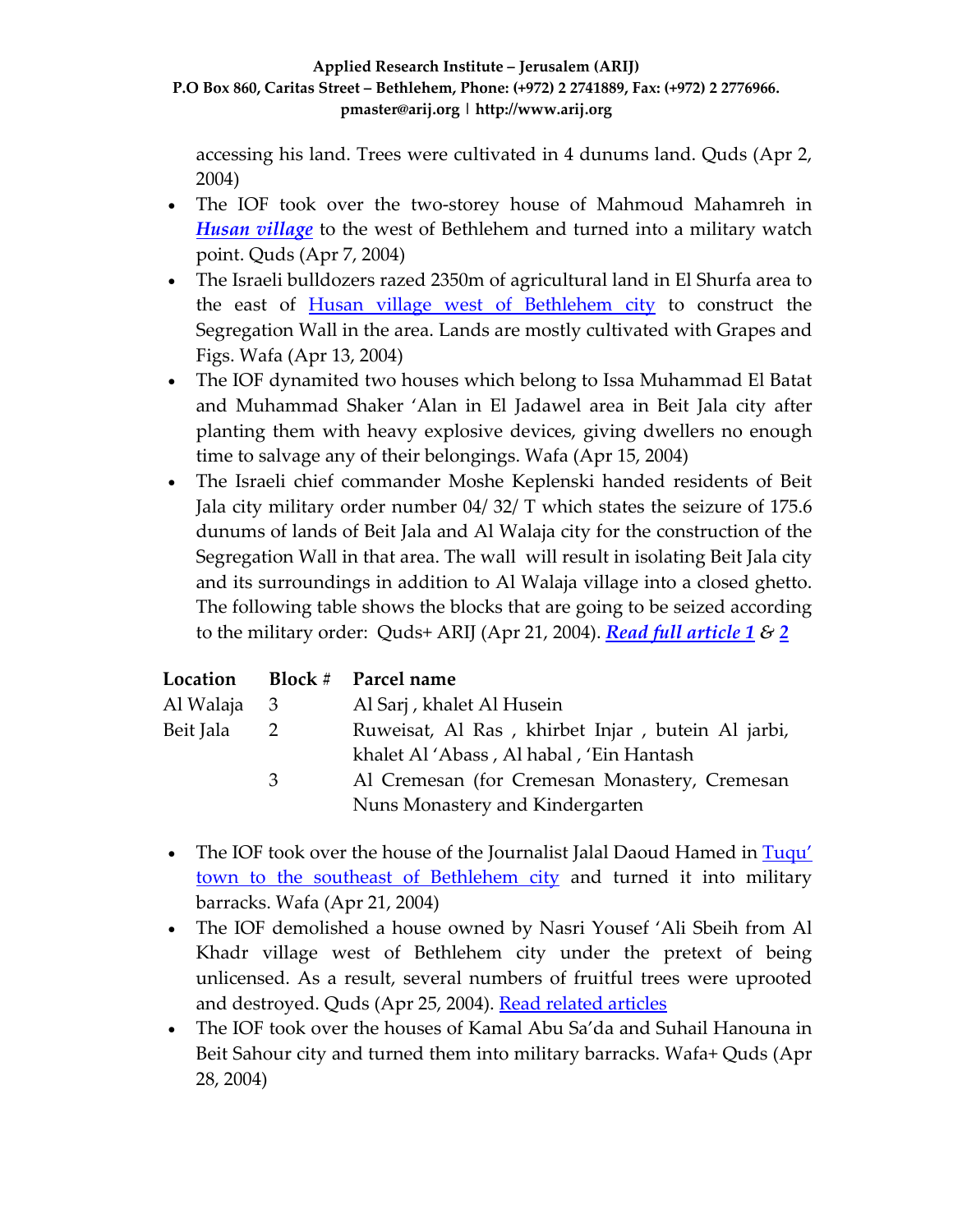• An Israeli colonist called Hananiyia took over 6 dunums of agricultural land out of 12 dunums owned by Emad 'Ali Salah in 'Ein El Qases area to the west of El Khadr village. He also hindered the owner from cessing his land under the threat of weapons. Wafa (Apr 29, 2004)

### **Jenin**

- The IOF invaded **Silat Al [Harithiya](http://www.poica.org/editor/case_studies/view.php?recordID=342) town** and closed three schools for an unspecified date after forcing all students and teachers to evacuate the schools under the threat of weapons. The three schools are: Silat Al Harithiya Secondary male school, Silat Al Harithiya Secondary Female School and Silat Al Harithiya elementary female school. Al Ayam (Apr 20, 2004)
- The IOF demolished the house of Nayef Hamduna, a residential room owned by Khalil Haydar 'Amarneh and 6 Barracks west of Ya'bad village which belong to: Nawaf 'Aduni, 'Ali Salim 'Amarneh, and Kayed 'Aduni**.** Wafa (Apr 21, 2004)
- The IOF demolished four poultry farms in Mareha village, Jenin city which belong to: Khalid Nayef Hamduni, Nawaf Mustafa Hamduni, 'Ali 'Attiya Turkman and 'Ali Salim 'Amarneh; moreover, the IOF demolished four workshops in Dhaher Al 'Abed village and are owned by: Omar Mustafa El 'Ajlouni, Ahmad Shreef 'Amarneh, Adel Mahmoud 'Amar. The IOF escalated their aggression to demolish another gas station in the city which belongs Raed Ahmad 'Amarneh under the pretext of being unlicensed. Al Ayam (Apr 22, 2004)

### **Hebron**

- Plans to construct new tunnels and to erect new roads in Dura Junction, El Fuwar, Halhul, Sa'ir Hebron, Beit 'Einun and Al Fahs area. As a result, tens of dunums of agricultural land will be confiscated at favour of providing transportation facilities for the Israeli colonists. Quds (Apr 3, 2004)
- The IOF constructed 8m height military tower on Ad Duwwara, Al 'Uddeisa junction in Hebron city. Wafa (Apr 5, 2004)
- The IOF took over the two-storey house of Musa 'Abed Allah At Tur in Beit 'Einun area to the east of Hebron city and turned it into military barrack. Quds (Apr 8, 2004)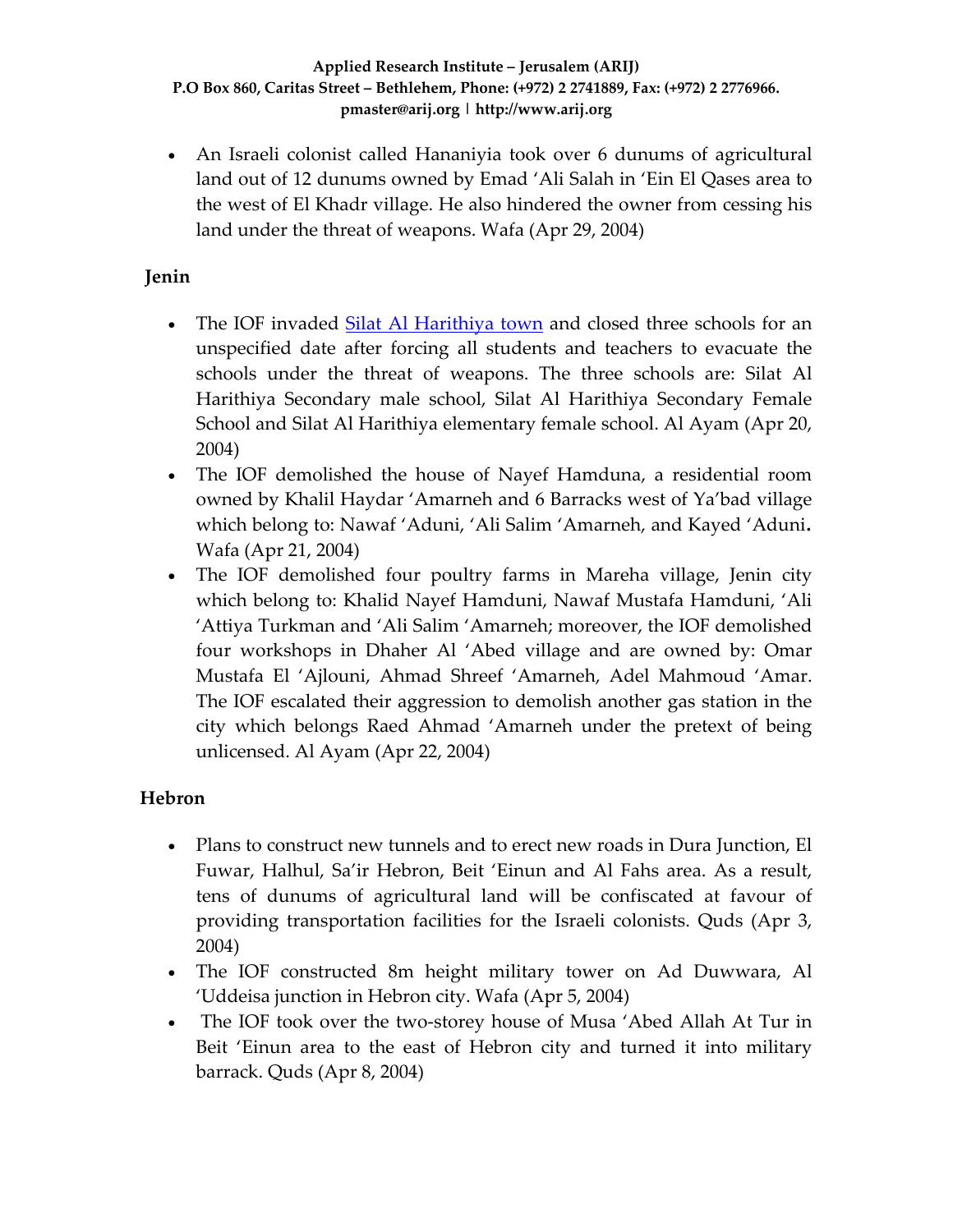- 20 new caravans were added by a group of Israeli colonists in the southern part of Bani Haver colony and other 8 caravans were added in the eastern part of Karmel colony on a pre‐confiscated land owned by El Hathalin family. Quds (Apr 8, 2004)
- Colonists of Susiya destroyed more than 14 dunums of agricultural land cultivated with Wheat, Parley and Olive trees owned by Al Nawa'ja family in Yatta town to the south of Hebron city. Quds (Apr 12, 2004).
- Colonists of Abraham Aveno outpost in the old city of Hebron took over Al Aqtab Mosque at favour of turning it into a colonial property. Al Ayam (Apr 13, 2004)
- The IOF dismantled two illegal outposts in the southern Hebron Hills: Givat Hapiryon outpost, close to the colony of Havat Maon and Havat Shakid. Moreover Prime Minister Ariel Sharon and Defense Minister Shaul Mofaz have given orders to dismantle Havat Shakid and Givat Hapiryon, as well as Mitzpeh Yitzhar, Tal Binyamin and Ginot Aryeh. Haaretz (Apr 15, 2004).
- Colonists of Havat Maon outpost razed 15 dunums of lands from El Tuwani village to the southeast of Hebron city. Al Ayam (Apr 15, 2004)
- Colonists of Qiryat Arba' aggressed on Palestinian houses trying to construct new outpost by adding several numbers of caravans on land owned by Mahmoud Jaber. Al Ayam (Apr 16, 2004)
- Colonists of Qiryat Arba' under the protection of the IOF razed 5 dunums of agricultural land cultivated with Almond and Grapes in Wad El Ghurus to the east of Hebron city to erect a new military road that connects the military base in the area with the aforementioned colony. Lands belong to Khaled Joles. Wafa (Apr 19, 2004)
- Colonists of Maon put fire in 35 dunums of agricultural land cultivated with Wheat and Barley to the east of Yatta town south of Hebron city. Lands belong to: Sabri Muhammad El 'Mour, Muhammad Jubrail A'mar, Muhammad El Asmar and El Jabarin family. Wafa+ Quds (Apr 26, 2004). *For related [articles,](http://www.poica.org/editor/case_studies/view.php?recordID=376) click here*
- Israeli colonists for the third day continued their aggression against agricultural lands in Hebron city and put fire in more than 15 dunums of lands cultivated with Wheat, Barley, Olive and Almonds. Almost 400 trees were destroyed near El Samu' town near Otniel colony. Lands belong to Abu Sheikha and El 'Awawdeh families at favour of expanding the nearby colonies. Wafa (Apr 27, 2004)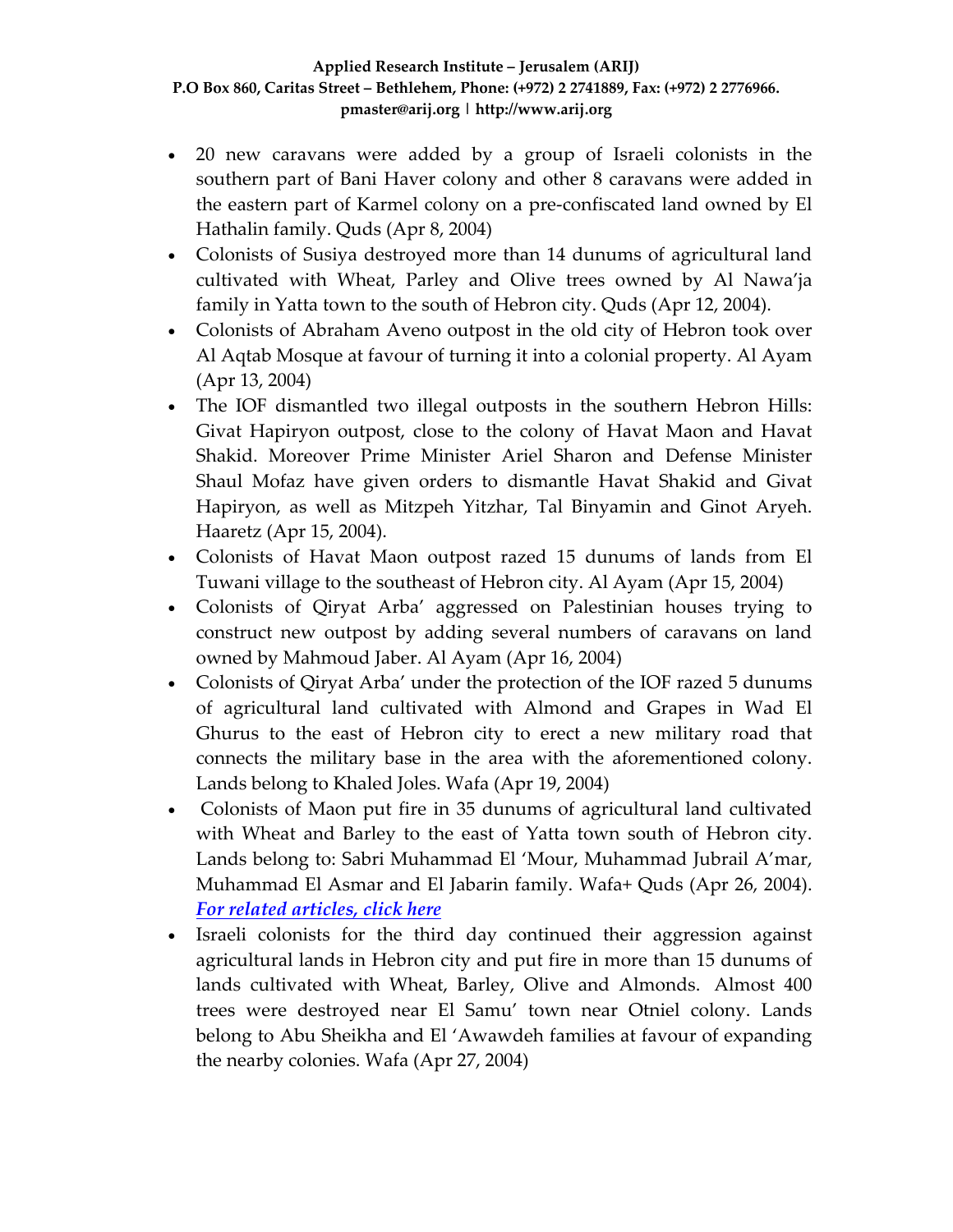- The IOF demolished the two-storey house of Ibrahim Mahmoud 'Abed El Hamed El 'Alameh in Beit Ummar town north of Hebron city under the pretext of not having building permits. Wafa (Apr 29, 2004).
- The Israeli authorities demolished 11 houses south of Hebron city under the pretext of being illegally built. Four houses out of the eleven were inhabited. Quds (Apr 30, 2004).
- The IOF demolished a house in the village of El Tuwani near Maon colony under the pretext of being unlicensed. Al Ayam (Apr 30, 2004)

### **Nablus**

- The IOF notified residents of *[Khirbet](http://www.poica.org/editor/case_studies/view.php?recordID=385) Tana east of Nablus city* to evacuate their lands and houses within one week, claiming the ownership of land which lie close to the nearby colonies of Alon Moreh, Itamar and Gidoun outpost. According to this notification, more than 2500 dunums of lands will be lost. Quds (Apr 1, 2004)
- The IOF demolished the house of Martyr Sbeih Abu El Su'oud in Rafediya neighbourhood after planting it with heavy explosive devices, forcing all dwellers to evacuate the house under the threat of weapons. Quds (Apr 15, 2004)
- Colonists of Yizhar aggressed on 'Urif town lands, south of Nablus city and burned several numbers of Olives trees. Coonists also tried to put fire in the house of Esam Najeh El Safadi causing severe damages to the properties. Wafa+ Quds (Apr 26, 2004)
- The IOF invaded Sarra village west of Nablus city and dynamited two houses owned by Fadi Jas Deeb and Muhanad Ghaleb Mahmoud 'Abed Allah after planting it with heavy explosive devices, displacing 20 dwellers. Wafa (Apr 28, 2004)

### **Tulkarm**

- The IOF dynamited the four-storey house of Fakhri Al 'Arda in Tulkram camp after forcing its 12 dwellers to evacuate the house under the threat of weapons. Wafa (Apr 4, 2004)
- The IOF dynamited the four-storey house of Martyr Ramzi Al 'Arda in Tulkarm camp causing severe damages to the nearby houses and displacing 12 inhabitants. Wafa+ Quds (Apr 5, 2004) .
- The IOF invaded Tulkarm camp and took over 7 houses turning them into military barracks. Houses belong to: 'Abed El Hamed El Thum, Saleh El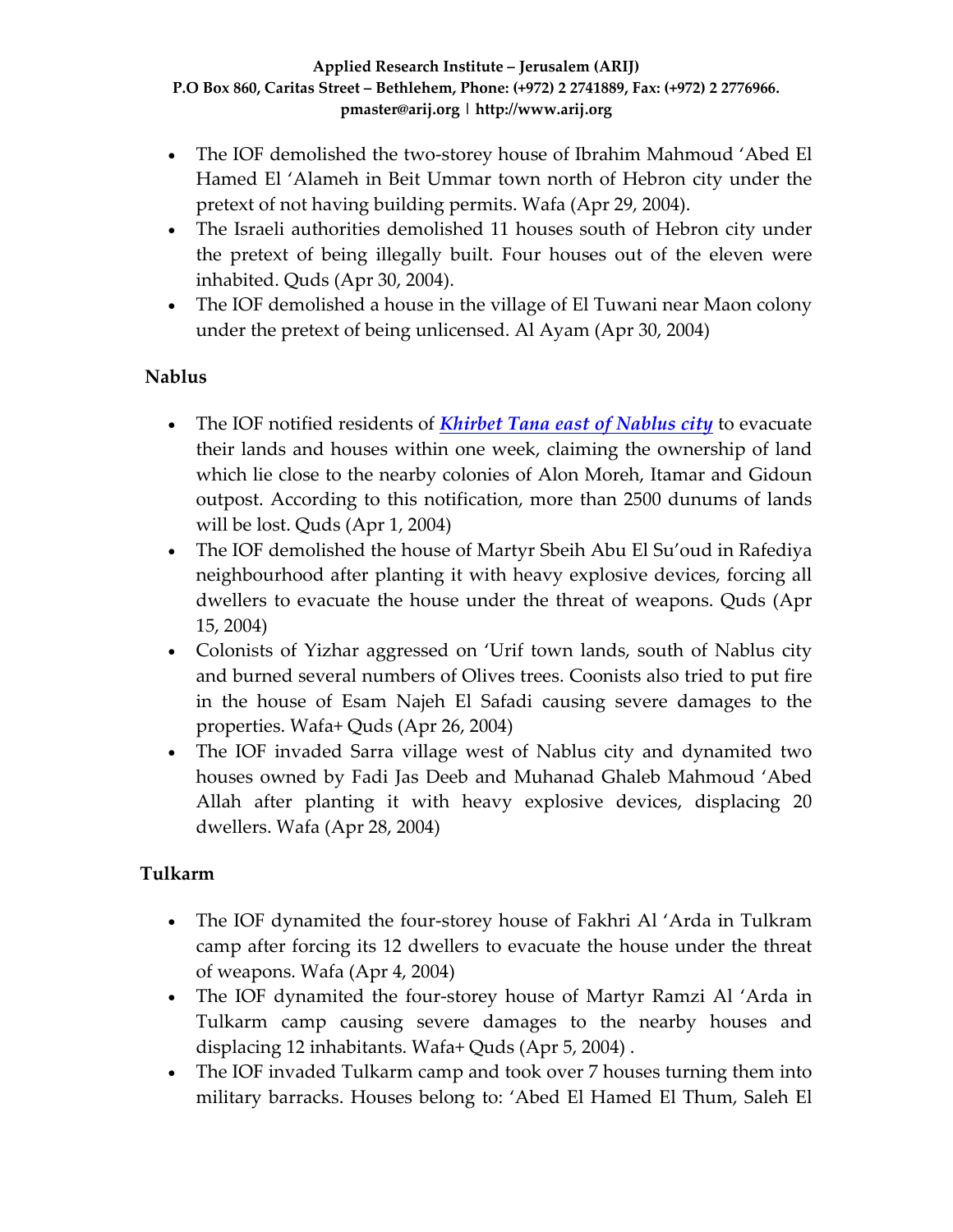Dameri, Zeyad Farahina, Ahmad Abu Al Aqran, Nimr 'Abed El Rahem El Matrouk and Rami Khatari. Wafa (Apr 6, 2004).

- The IOF took over the house of Ahmad Odeh Abu 'Aqel in Denaba outskirt in Tulkarm city. Quds (Apr 9, 2004)
- The IOF dynamited a floor of the three-storey building which belongs to 'Attiya El Kelabi located in Shwayka western valley in Tulkarm camp causing severe damages to the nearby houses. Wafa (Apr 15, 2004)
- The IOF took over the house of Fahed El Sayed on the western entrance of Tulkarm camp, transferring it into a military point. Quds (Apr 17, 2004). *For related [articles,](http://www.poica.org/editor/case_studies/view.php?recordID=262) click here*
- The IOF demolished without pre-notification a gas station owned by Mahmoud Ahmad Nasir east of 'Aqraba village to the north of Tulkarm district along with two other workshops which belong to Omar El 'Ajouli and Ahmad Shreef. Quds (Apr 22, 2004)

## **Ramallah**

- The IOF demolished the house of 'Aziz Hassan 'Arman in Kharbatha Bani Harith village, in Ramalllah district. Wafa (Apr 1, 2004)
- The IOF dynamited the house of Falah Sh-hada in Deir as Sudan, north of Ramallah district. Arabynet (Apr 5, 2004)
- The IOF razed a number of dunums and uprooted several numbers of trees in Kafr 'Ein village to the northwest of Ramallah city. Quds (Apr 15, 2004)

## **Tubas**

- The IOF supplied the northern valleys with new caravans to continue the construction of the Segregation Wall in the area. Wafa (Apr 5, 2004)
- The IOF demolished a Gas station in <u>'Ein El Beida village in the [northern](http://www.poica.org/editor/case_studies/view.php?recordID=375)</u> [valleys](http://www.poica.org/editor/case_studies/view.php?recordID=375) which belongs to Azam Amen El Fuqaha' resident; moreover, the IOF razed 5 dunums of agricultural land without a pre‐notification in the same area. Wafa (Apr 29, 2004)

# **Others**

• The Israeli committee for planning and construction approved the construction of an Israeli‐Palestinian industrial zone over 2500 dunums of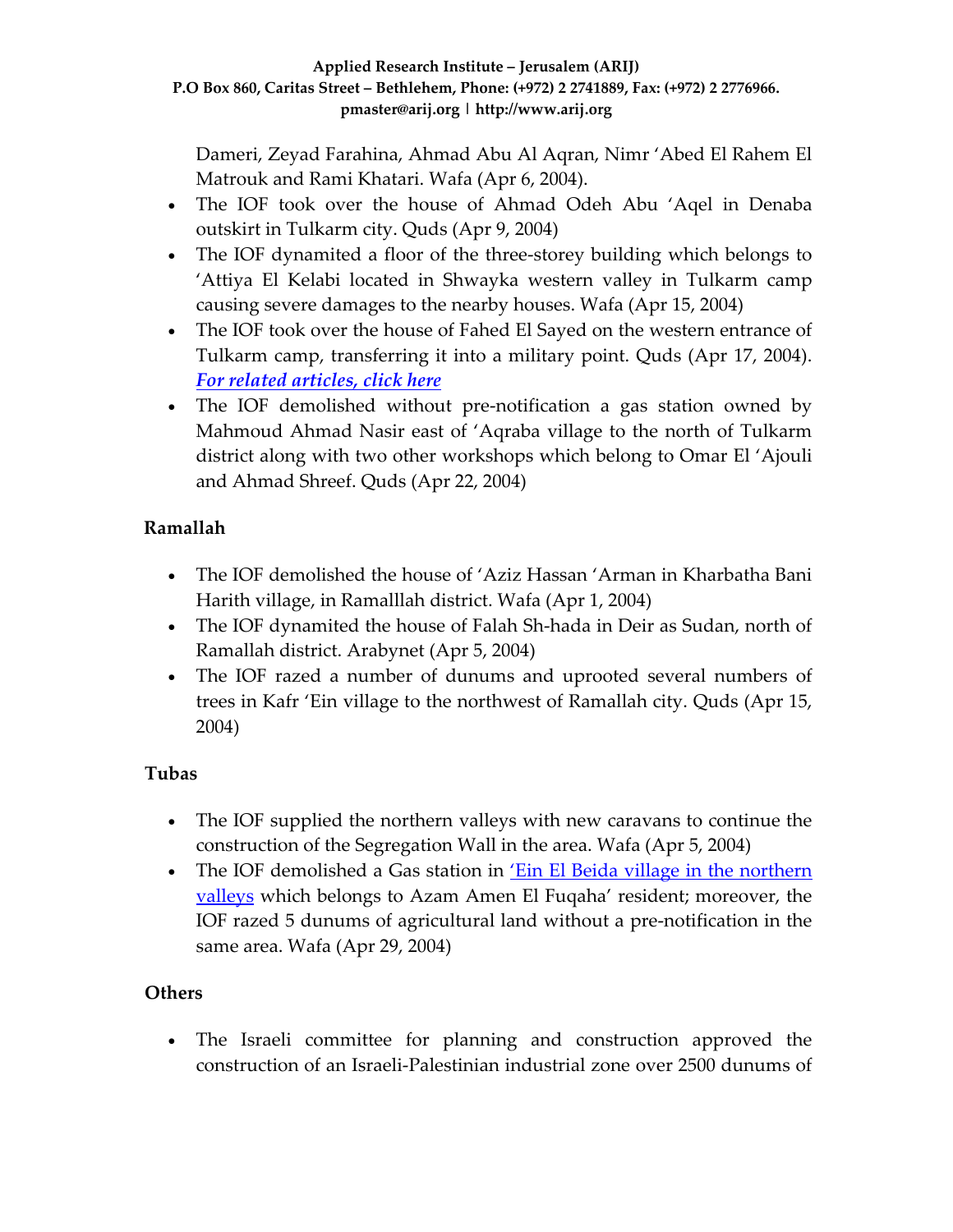lands in Karim Shalom near 'Askalan city south of Israel. Quds (Apr 2, 2004)

- The ministry of Finance approved the decision to endorse  $$6, 66$  millions at favor of providing security for the isolated colonies in the west Bank. Al Ayam (Apr 5, 2004)
- In a report issued by the Palestinian centre for human rights assured that the IOF demolished more than 118 houses in the West Bank and Gaza Strip during the last month of March 2004. Al Ayam (Apr 5, 2004)
- In a statement declared by the Israeli minister Ariel Sharon, Colonies of Gaza will be dismantled along with other 4 colonies in the north of the West Bank according to his unilateral disengagement plan. Al Ayam (Apr 6, 2004)
- The Israeli prime minister Ariel Sharon approved the dismantling of 8 indiscriminate colonies in the West Bank, meanwhile he intends to keep other six colonies and they are: Ma'ale Adumim, Qiryat Arba', Qush 'Atzion, Ariel and the Hebron Jewish Quarter. Quds+ Al Ayam (Apr 12, 2004).
- According to the Israeli prime minister Ariel Sharon, Israel intends to dismantle colonies in the north of the West Bank including Gannim, Kaddim, Homesh and Sa Nur. Quds (Apr 16, 2004)
- The 151 km Segregation Wall is planned to circulate Ariel, Emmanuel, Kedumim and Karne Shomron colonies. Quds (Apr 20, 2004)
- The Palestinian central Bureau of Statistics (PCBS) declared that more than 429,160 colonists settle in 172 colonies in the West Bank and Gaza Strip divided to 421,565 colonists in the West Bank and 7,595 in the Gaza Strip. Al Ayam (Apr 20, 2004)
- In a report issued by the international press centre assured that the IOF completely and partially demolished a total of 61513 houses since the beginning of the second Intifada in late September 2000 in the West Bank and Gaza Strip, out of which 5263 houses were completely demolished in the West Bank and other 2772 houses in Gaza Strip. The report also shows that a total of 56250 houses were partially demolished; out of which 16186 were partially demolished in Gaza Strip. The report stressed also on the area of land that was confiscated since the beginning of the Second Intifada which totals 62044 dunums, out of which 202620 dunums were confiscated for the construction of the Segregation Wall and resulted in uprooting 91581 trees and the demolition of 457 agricultural stores.